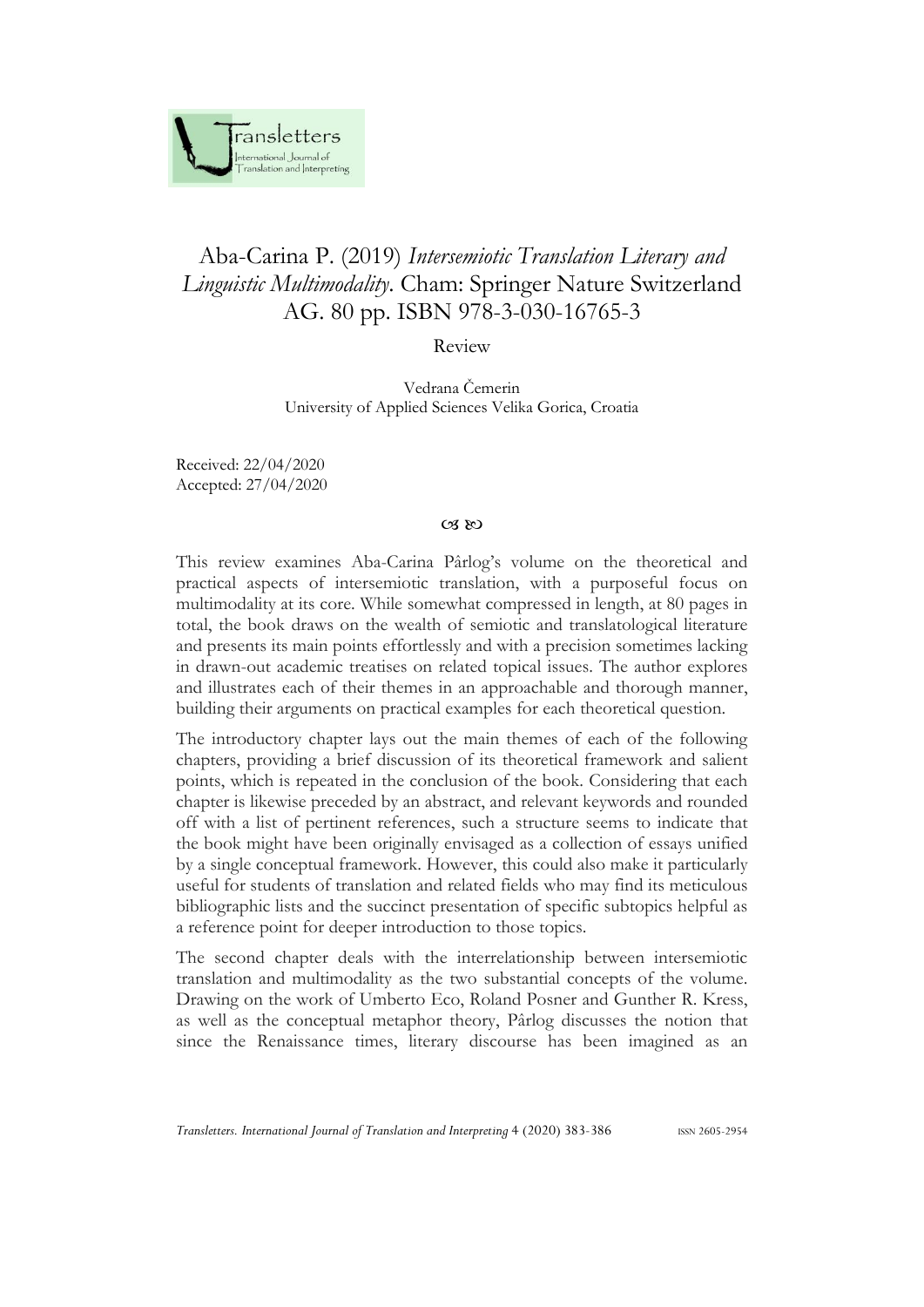Vedrana Čemerin

"articulate structure" whose functions mirror the human anatomical structure, with various organs being transformed into symbols and enshrined in cultural expressions such as idioms. This idea will be further reiterated in the following chapters, each of them mentioning a subset of idioms dealing with body parts and even positing the concept of body language as an area of intersemiotic translation. The second chapter finds its central image in that of the human heart, echoing Doueihi's (1997:3-4) claim that the heart is "both an organ with outstanding intelligence – and as such the source and principle of life – and an archaic model for organization in general, fulfilling the functions of centering and structuring theoretical discourses devoted to the analysis of the variety of manifestations of life in a series of domains, from the biological, mythological, political and the physiological". Pârlog adds the linguistic domain, both at the verbal and the phraseological level, by discussing various idioms related to heart and soul in English, French and Romanian, finally coming to the conclusion that the symbolism of the heart depends upon culture, especially when it comes to language-specific expressions.

The third chapter continues this line of thought, weaving together a narrative consisting of multiple strands of philosophy related to the visual, verbal and notional ekphrasis. Originally, ekphrastic experience involved the transposition of a visual image into verbal or written text, subsequently leading to the creation of a mental image built on this text. However, this concept has been greatly expanded in the modern times to include any description of any medium by another (Mills, 2015:2), and the author makes great use of this, illustrating her point by once again using metaphorical ekphrastic expressions utilizing body parts, in this instance the head, face or feet. For her, metaphors enrich the text from the point of view of their vividness and enable the translator to decode meaning at all levels of linguistic expression and thus preserve the same message and the same stylistic elements which are present in the original. This notion, reverberating through the ages from the Classical Antiquity and its conceptualization of ekphrasis as a tool for eliciting the reader's emotional reaction through the concept of *enargeia* or vividness (cf. Plett, 2012) is then coupled with the idea of body language as an act of intersemiotic translation in itself. Written depictions of body language are thus evoked in the reader's mind and its non-verbal use in digital photography, marketing or even CCTV images in public spaces is mediated by interpreting the message encoded in bodily posture, gestures or facial expressions.

The fourth chapter focuses on the visual and verbal code translation, examining social, textual and interpretative codes as vehicles used to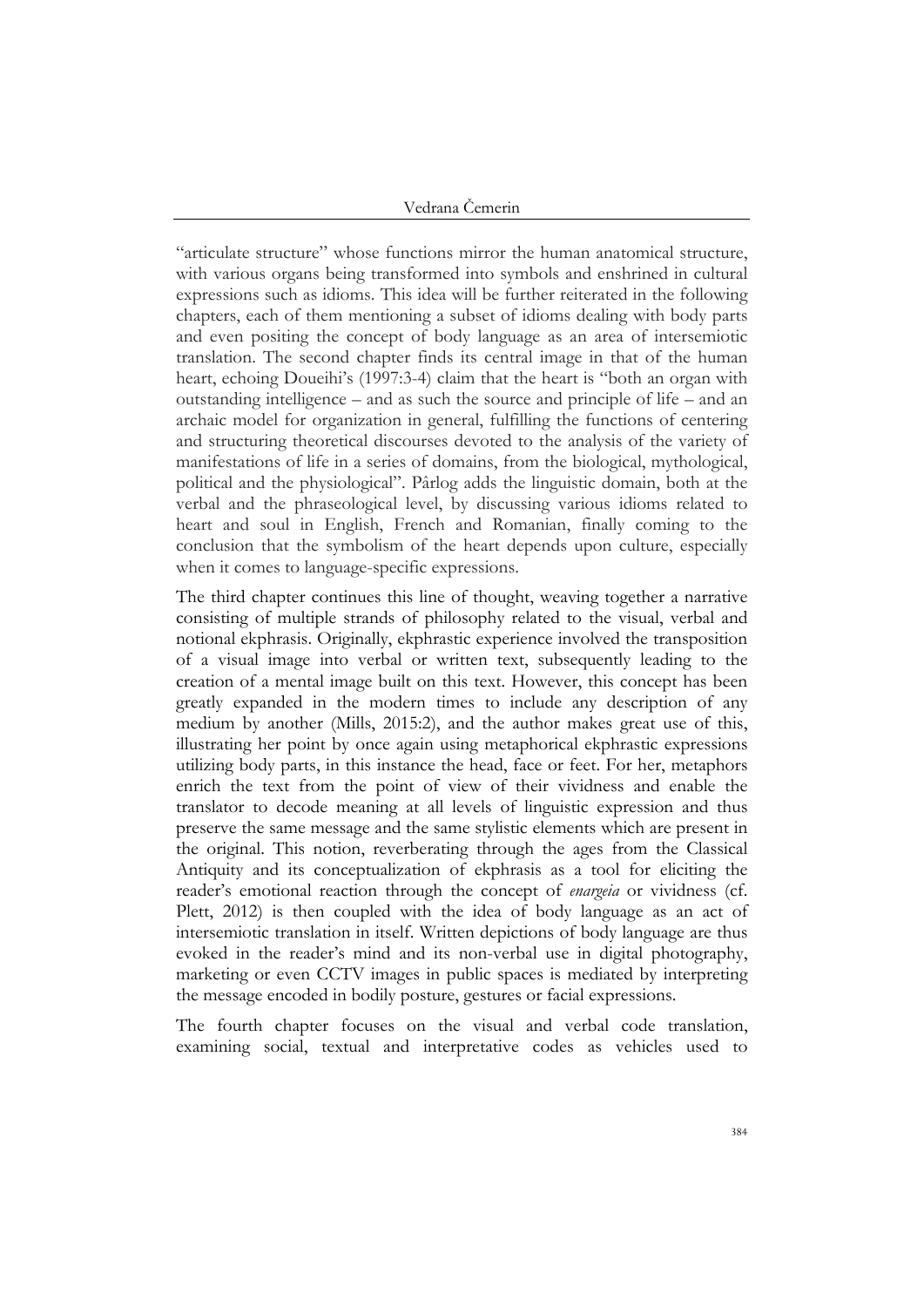intersemiotically translate external reality for the reader's understanding and represent the ideology of trends which can be used to explain ways of thinking, acting and manipulating people through ideology and propaganda. As such, the process of translation covers a wide variety of intersemiotic transfers, whereby the signs used in the target text must correspond to the exact context and purpose of the original. The issues of fidelity are given particular prominence in the final two chapters. In the fifth chapter, the author explains the positive and negative aspects of dealing with intralingual translation. Using examples of individual excerpts of works by William Shakespeare, John Milton and Lewis Carroll and their French or Romanian translations, the author develops the argument that the rewriting of texts must be done through the choice of lexical elements which will evoke the same message and fulfil the same aim as the source text.

The final chapter once again focuses on the blending of verbal and visual, this time seen through the machine translation and neural machine translation lens, and the author again turns to the renditions of English and French idioms into Romanian to highlight the problems of transforming sense inaccurately in the target language. Following Italo Calvino's notion of a book being the written equivalent of an unwritten imaginary world, the author claims that the translation of this writing ought to be a representation of the same unwritten world using different kind of signs. This assertion is further extrapolated by describing several instances where the Romanian translation of Tracy Chevalier's *The Lady and the Unicorn* diluted the original meaning through mistranslations and misinterpretations of the source language. While not explicitly espousing foreignization, Pârlog sees target language-focused translation methods as something that leads to the creation of texts whose correct grammar and natural language are misleading with regard to the source text. The book then comes full circle in defining the text as a living organism whose homeostasis depends on the writer's choice of topic, aim, idiolect and personality, and the process of interlingual translation as a transposition of all these aspects so that a similar homeostasis can be established between the elements of the target text.

The conclusion reiterates the main points of each previous chapter, finalizing its overview with the key role played by signs and symbols as embedded in different systems of meaning, whose knowledge and comprehension enable successful communication which is the aim of all multimodality forms.